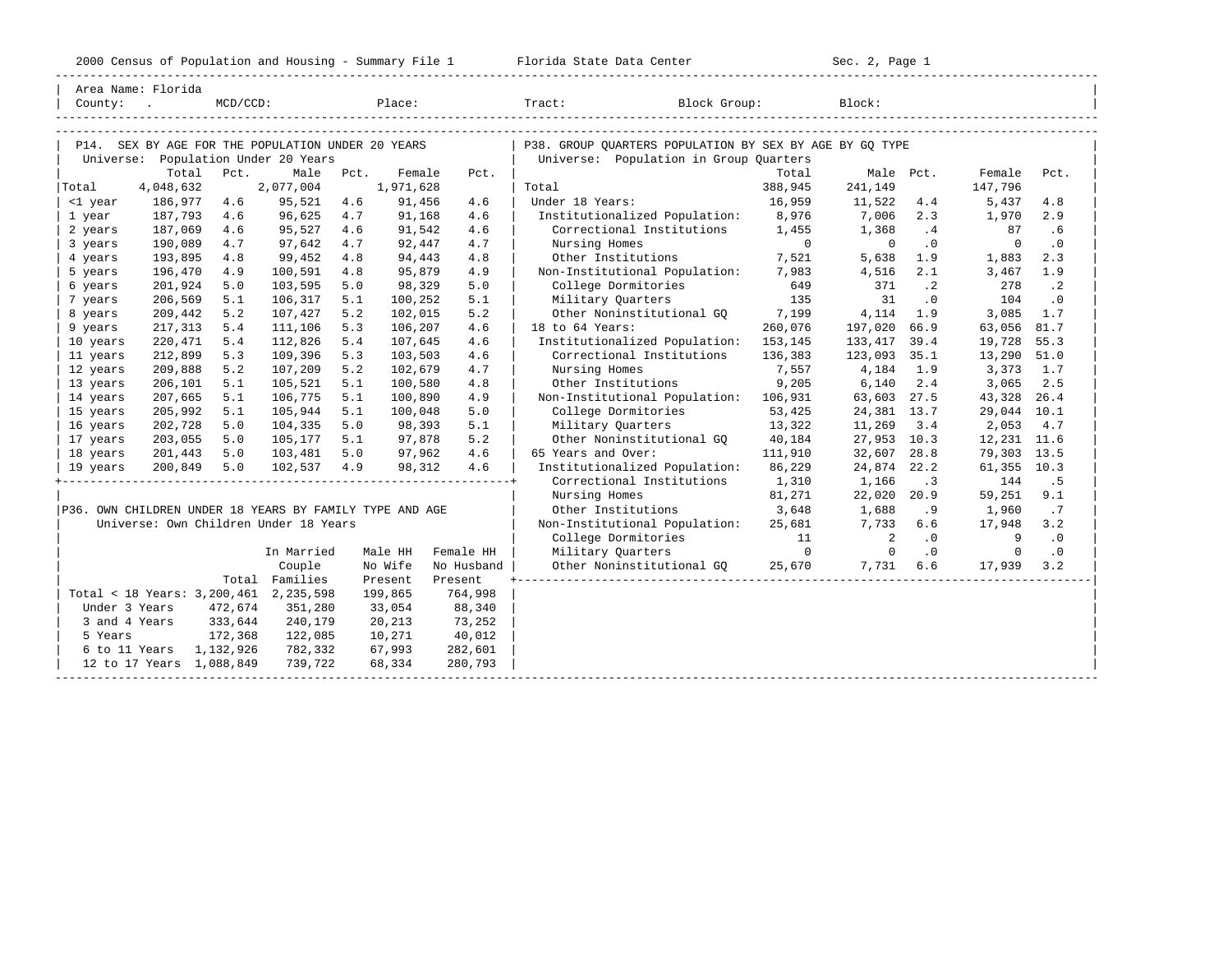| Area Name: Florida<br>County: MCD/CCD:<br>P22/23/24.HOUSEHOLDS BY PRESENCE OF PEOPLE 60(65/75) YEARS AND OVER, HOUSEHOLD SIZE AND   P25. HOUSEHOLDS BY PRESENCE OF<br>HOUSEHOLD TYPE<br><b>NONRELATIVES</b><br>Universe: Households<br>Universe: Households<br>60+ Years Pct<br>65+ Years Pct<br>75+ Years Pct<br>6,337,929 100.0<br>Total:<br>6,337,929 100.0<br>6,337,929 100.0<br>Total:<br>6,337,929<br>Households w/ one or more 60/65/75: 2,384,912 37.6<br>Households with one or<br>1,943,478 30.7<br>1,007,463 15.9<br>more non-relatives<br>1-person household<br>825,825<br>710,025<br>422,370<br>585,093<br>741,601<br>1-person nousenoid:<br>2 or more person household:<br>2 or more person household:<br>2 or more person household:<br>1,476,980<br>1, 172, 862 557, 539<br>Family households<br>and the property<br>Households with no<br>Non-family households 82,107 60,591 27,554<br>Households with no people over 60/65/75: 3,953,017 62.4 4,394,451 69.3 5,330,466 84.1<br>non-relatives<br>5,596,328<br>977, 278 1, 264, 933<br>1-person household<br>861,478<br>3, 417, 173 4, 065, 533<br>2 or more person household: 3,091,539<br>3,037,898<br>379,275<br>412,312<br>Family households 2,733,780<br>Non-family households 357,759 | 2000 Census of Population and Housing - Summary File 1 Florida State Data Center |  |  | Sec. 2, Page 2 |  |
|--------------------------------------------------------------------------------------------------------------------------------------------------------------------------------------------------------------------------------------------------------------------------------------------------------------------------------------------------------------------------------------------------------------------------------------------------------------------------------------------------------------------------------------------------------------------------------------------------------------------------------------------------------------------------------------------------------------------------------------------------------------------------------------------------------------------------------------------------------------------------------------------------------------------------------------------------------------------------------------------------------------------------------------------------------------------------------------------------------------------------------------------------------------------------------------------------------------------------------------------------------------|----------------------------------------------------------------------------------|--|--|----------------|--|
|                                                                                                                                                                                                                                                                                                                                                                                                                                                                                                                                                                                                                                                                                                                                                                                                                                                                                                                                                                                                                                                                                                                                                                                                                                                              |                                                                                  |  |  |                |  |
|                                                                                                                                                                                                                                                                                                                                                                                                                                                                                                                                                                                                                                                                                                                                                                                                                                                                                                                                                                                                                                                                                                                                                                                                                                                              |                                                                                  |  |  |                |  |
|                                                                                                                                                                                                                                                                                                                                                                                                                                                                                                                                                                                                                                                                                                                                                                                                                                                                                                                                                                                                                                                                                                                                                                                                                                                              |                                                                                  |  |  |                |  |
|                                                                                                                                                                                                                                                                                                                                                                                                                                                                                                                                                                                                                                                                                                                                                                                                                                                                                                                                                                                                                                                                                                                                                                                                                                                              |                                                                                  |  |  |                |  |
|                                                                                                                                                                                                                                                                                                                                                                                                                                                                                                                                                                                                                                                                                                                                                                                                                                                                                                                                                                                                                                                                                                                                                                                                                                                              |                                                                                  |  |  |                |  |
|                                                                                                                                                                                                                                                                                                                                                                                                                                                                                                                                                                                                                                                                                                                                                                                                                                                                                                                                                                                                                                                                                                                                                                                                                                                              |                                                                                  |  |  |                |  |
|                                                                                                                                                                                                                                                                                                                                                                                                                                                                                                                                                                                                                                                                                                                                                                                                                                                                                                                                                                                                                                                                                                                                                                                                                                                              |                                                                                  |  |  |                |  |
|                                                                                                                                                                                                                                                                                                                                                                                                                                                                                                                                                                                                                                                                                                                                                                                                                                                                                                                                                                                                                                                                                                                                                                                                                                                              |                                                                                  |  |  |                |  |
|                                                                                                                                                                                                                                                                                                                                                                                                                                                                                                                                                                                                                                                                                                                                                                                                                                                                                                                                                                                                                                                                                                                                                                                                                                                              |                                                                                  |  |  |                |  |
|                                                                                                                                                                                                                                                                                                                                                                                                                                                                                                                                                                                                                                                                                                                                                                                                                                                                                                                                                                                                                                                                                                                                                                                                                                                              |                                                                                  |  |  |                |  |
|                                                                                                                                                                                                                                                                                                                                                                                                                                                                                                                                                                                                                                                                                                                                                                                                                                                                                                                                                                                                                                                                                                                                                                                                                                                              |                                                                                  |  |  |                |  |
|                                                                                                                                                                                                                                                                                                                                                                                                                                                                                                                                                                                                                                                                                                                                                                                                                                                                                                                                                                                                                                                                                                                                                                                                                                                              |                                                                                  |  |  |                |  |
|                                                                                                                                                                                                                                                                                                                                                                                                                                                                                                                                                                                                                                                                                                                                                                                                                                                                                                                                                                                                                                                                                                                                                                                                                                                              |                                                                                  |  |  |                |  |
|                                                                                                                                                                                                                                                                                                                                                                                                                                                                                                                                                                                                                                                                                                                                                                                                                                                                                                                                                                                                                                                                                                                                                                                                                                                              |                                                                                  |  |  |                |  |
|                                                                                                                                                                                                                                                                                                                                                                                                                                                                                                                                                                                                                                                                                                                                                                                                                                                                                                                                                                                                                                                                                                                                                                                                                                                              |                                                                                  |  |  |                |  |
|                                                                                                                                                                                                                                                                                                                                                                                                                                                                                                                                                                                                                                                                                                                                                                                                                                                                                                                                                                                                                                                                                                                                                                                                                                                              |                                                                                  |  |  |                |  |
|                                                                                                                                                                                                                                                                                                                                                                                                                                                                                                                                                                                                                                                                                                                                                                                                                                                                                                                                                                                                                                                                                                                                                                                                                                                              |                                                                                  |  |  |                |  |
|                                                                                                                                                                                                                                                                                                                                                                                                                                                                                                                                                                                                                                                                                                                                                                                                                                                                                                                                                                                                                                                                                                                                                                                                                                                              |                                                                                  |  |  |                |  |
| P18/20. HOUSEHOLDS BY AGE OF HOUSEHOLDER BY HOUSEHOLD TYPE<br>  H13/15. TENURE BY HOUSEHOLD SIZE                                                                                                                                                                                                                                                                                                                                                                                                                                                                                                                                                                                                                                                                                                                                                                                                                                                                                                                                                                                                                                                                                                                                                             |                                                                                  |  |  |                |  |
| (INCLUDING LIVING ALONE) BY PRESENCE OF OWN CHILDREN<br>  Universe: Occupied Housing Units                                                                                                                                                                                                                                                                                                                                                                                                                                                                                                                                                                                                                                                                                                                                                                                                                                                                                                                                                                                                                                                                                                                                                                   |                                                                                  |  |  |                |  |
| Universe: Households<br>Pct<br>Pct                                                                                                                                                                                                                                                                                                                                                                                                                                                                                                                                                                                                                                                                                                                                                                                                                                                                                                                                                                                                                                                                                                                                                                                                                           |                                                                                  |  |  |                |  |
| Owner<br>Owner<br>Renter<br>Renter                                                                                                                                                                                                                                                                                                                                                                                                                                                                                                                                                                                                                                                                                                                                                                                                                                                                                                                                                                                                                                                                                                                                                                                                                           |                                                                                  |  |  |                |  |
| Householder Householder<br>Total<br>Total Occupied<br>Occ. Occupied<br>Occ.                                                                                                                                                                                                                                                                                                                                                                                                                                                                                                                                                                                                                                                                                                                                                                                                                                                                                                                                                                                                                                                                                                                                                                                  |                                                                                  |  |  |                |  |
| Households 15 to 64 65 and Over<br>Total Occupied Units: 6,337,929 4,441,799 100.0 1,896,130 100.0                                                                                                                                                                                                                                                                                                                                                                                                                                                                                                                                                                                                                                                                                                                                                                                                                                                                                                                                                                                                                                                                                                                                                           |                                                                                  |  |  |                |  |
| Total:<br>1-person household 1,687,303 1,028,572<br>23.2<br>6,337,929 4,592,926<br>1,745,003<br>658,731<br>34.7                                                                                                                                                                                                                                                                                                                                                                                                                                                                                                                                                                                                                                                                                                                                                                                                                                                                                                                                                                                                                                                                                                                                              |                                                                                  |  |  |                |  |
| 2-Person household 2,330,104 1,787,825<br>Family households:<br>4, 210, 760 3, 225, 195<br>985,565<br>40.3<br>542,279<br>28.6                                                                                                                                                                                                                                                                                                                                                                                                                                                                                                                                                                                                                                                                                                                                                                                                                                                                                                                                                                                                                                                                                                                                |                                                                                  |  |  |                |  |
| 843,668<br>Married couple family:<br>3,192,266 2,348,598<br>3-Person household<br>977,117 673,931<br>15.2<br>303,186<br>16.0                                                                                                                                                                                                                                                                                                                                                                                                                                                                                                                                                                                                                                                                                                                                                                                                                                                                                                                                                                                                                                                                                                                                 |                                                                                  |  |  |                |  |
| With own children under 18 1,215,197 1,207,967<br>7,230<br>4-Person household<br>776,458<br>561,671<br>12.6<br>214,787<br>11.3                                                                                                                                                                                                                                                                                                                                                                                                                                                                                                                                                                                                                                                                                                                                                                                                                                                                                                                                                                                                                                                                                                                               |                                                                                  |  |  |                |  |
| No own children under 18<br>836,438<br>5-Person household<br>351,132 245,782<br>5.5<br>105,350<br>5.6<br>1,977,069 1,140,631                                                                                                                                                                                                                                                                                                                                                                                                                                                                                                                                                                                                                                                                                                                                                                                                                                                                                                                                                                                                                                                                                                                                 |                                                                                  |  |  |                |  |
| Other family:<br>6-Person household<br>132,086 89,555<br>2.0 42,531<br>1,018,494<br>876,597<br>141,897<br>2.2                                                                                                                                                                                                                                                                                                                                                                                                                                                                                                                                                                                                                                                                                                                                                                                                                                                                                                                                                                                                                                                                                                                                                |                                                                                  |  |  |                |  |
| Male householder, no wife present: 259,494<br>83,729<br>231,185<br>28,309<br>7+Person household<br>54,463 1.2 29,266<br>1.5                                                                                                                                                                                                                                                                                                                                                                                                                                                                                                                                                                                                                                                                                                                                                                                                                                                                                                                                                                                                                                                                                                                                  |                                                                                  |  |  |                |  |
| 126,709<br>With own children under 18<br>1,323<br>125,386                                                                                                                                                                                                                                                                                                                                                                                                                                                                                                                                                                                                                                                                                                                                                                                                                                                                                                                                                                                                                                                                                                                                                                                                    |                                                                                  |  |  |                |  |
| No own children under 18<br>132,785<br>105,799<br>26,986                                                                                                                                                                                                                                                                                                                                                                                                                                                                                                                                                                                                                                                                                                                                                                                                                                                                                                                                                                                                                                                                                                                                                                                                     |                                                                                  |  |  |                |  |
| Female householder, no husband present: 759,000<br>645,412<br>113,588                                                                                                                                                                                                                                                                                                                                                                                                                                                                                                                                                                                                                                                                                                                                                                                                                                                                                                                                                                                                                                                                                                                                                                                        |                                                                                  |  |  |                |  |
| With own children under 18<br>437,680<br>437,045<br>635                                                                                                                                                                                                                                                                                                                                                                                                                                                                                                                                                                                                                                                                                                                                                                                                                                                                                                                                                                                                                                                                                                                                                                                                      |                                                                                  |  |  |                |  |
| 321, 320<br>No own children under 18<br>208,367<br>112,953                                                                                                                                                                                                                                                                                                                                                                                                                                                                                                                                                                                                                                                                                                                                                                                                                                                                                                                                                                                                                                                                                                                                                                                                   |                                                                                  |  |  |                |  |
| Non-family households:<br>439,866    1,367,731<br>261,757        977,278<br>759,438                                                                                                                                                                                                                                                                                                                                                                                                                                                                                                                                                                                                                                                                                                                                                                                                                                                                                                                                                                                                                                                                                                                                                                          |                                                                                  |  |  |                |  |
| 710,025<br>Householder living alone                                                                                                                                                                                                                                                                                                                                                                                                                                                                                                                                                                                                                                                                                                                                                                                                                                                                                                                                                                                                                                                                                                                                                                                                                          |                                                                                  |  |  |                |  |
| Householder not living alone 178,109 390,453<br>49,413                                                                                                                                                                                                                                                                                                                                                                                                                                                                                                                                                                                                                                                                                                                                                                                                                                                                                                                                                                                                                                                                                                                                                                                                       |                                                                                  |  |  |                |  |